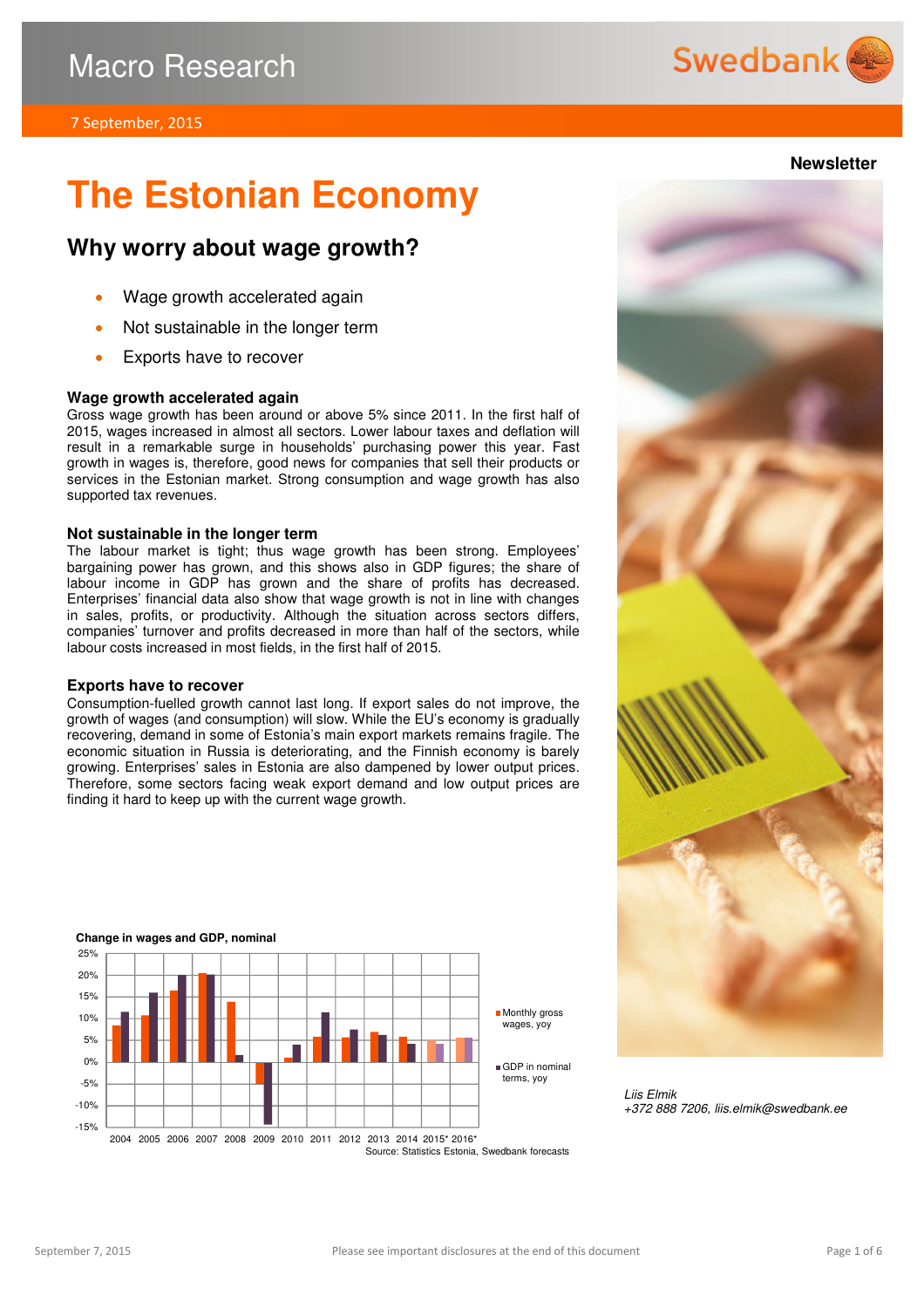

# Why worry about wage growth?

**The labour market in Estonia is tight; thus wage growth has been strong. Unfortunately, wage growth rates have not been in line with changes in sales, profits, or productivity. Although the situation across sectors differs, companies' turnover and profits decreased in more than half of the sectors, while labour costs increased in most fields, in the first half of 2015. If export sales will not improve, the growth of wages and consumption will inevitably slow.** 

# **Wage growth accelerated again**

The growth of monthly gross wages accelerated from 4.5% in the first quarter to 5.8% in the second quarter of this year. Monthly gross wage growth has been around or above 5% since 2011. In the first half of 2015, wages increased in almost all sectors, except for construction, which has been hit by low demand. Construction volumes have now fallen for two years. There could also be a technical reason for the fall in average wage level in the construction sector. After the introduction of an employees' registration obligation in July 2014, previously unofficially employed often became official workers with minimum wages, thereby dragging down average wage level in that sector. Therefore, without the registration obligation, average wage growth could have been even faster.

Average hourly wages increased the most in those parts of the private sector that sell their products and services mainly in the domestic market, where demand has been strong (such as real estate, entertainment, agriculture, and tourism). Wages also increased faster in parts of the public sector (education and health care), where the government has decided to lift wages to attract qualified labour. When, in the first half of 2015, average hourly wages increased in all sectors, except for construction, then productivity levels, based on either value added or turnover, moved in different directions.



Lower labour taxes and deflation will result in a remarkable surge in households' purchasing power this year. Net wages were up by 7.1% in real terms in the first half of the year. Fast growth in wages is, therefore, good news for companies that sell their products or services in the Estonian market. Retail sales have grown very fast in Estonia. During the first seven months of the year, retail sales' volumes were up by 7.9% over the corresponding period of the previous year. Strong consumption and wage growth has also supported tax revenues (during the first eight months, +7.3% over the corresponding period of the previous year).

# **Wages are still quite low compared with Western Europe**

Although the growth of labour costs in Estonia has been rather fast since 2000, one should note that this is part of a normal convergence process whereby wages in Eastern Europe have been growing faster than in Western Europe, where wages are (and have been) much higher. Hourly wages increased by 3.4 times in Estonia and by 1.5 times in the EU28, on average, between 2000 and 2014. Estonia's labour costs rose from 17% of the EU28's average in 2000 to 40% of that average in 2014. Still, in 2014, the average hourly labour cost was estimated at EUR 32.3 in Finland, EUR 24.6 in the EU28 as a whole, EUR 9.8 in Estonia, and EUR 6.6 in Latvia. According to the Statistical Office of Estonia, in the second quarter of 2015, 21,000 Estonians were employed abroad (3.3% of total employed), of which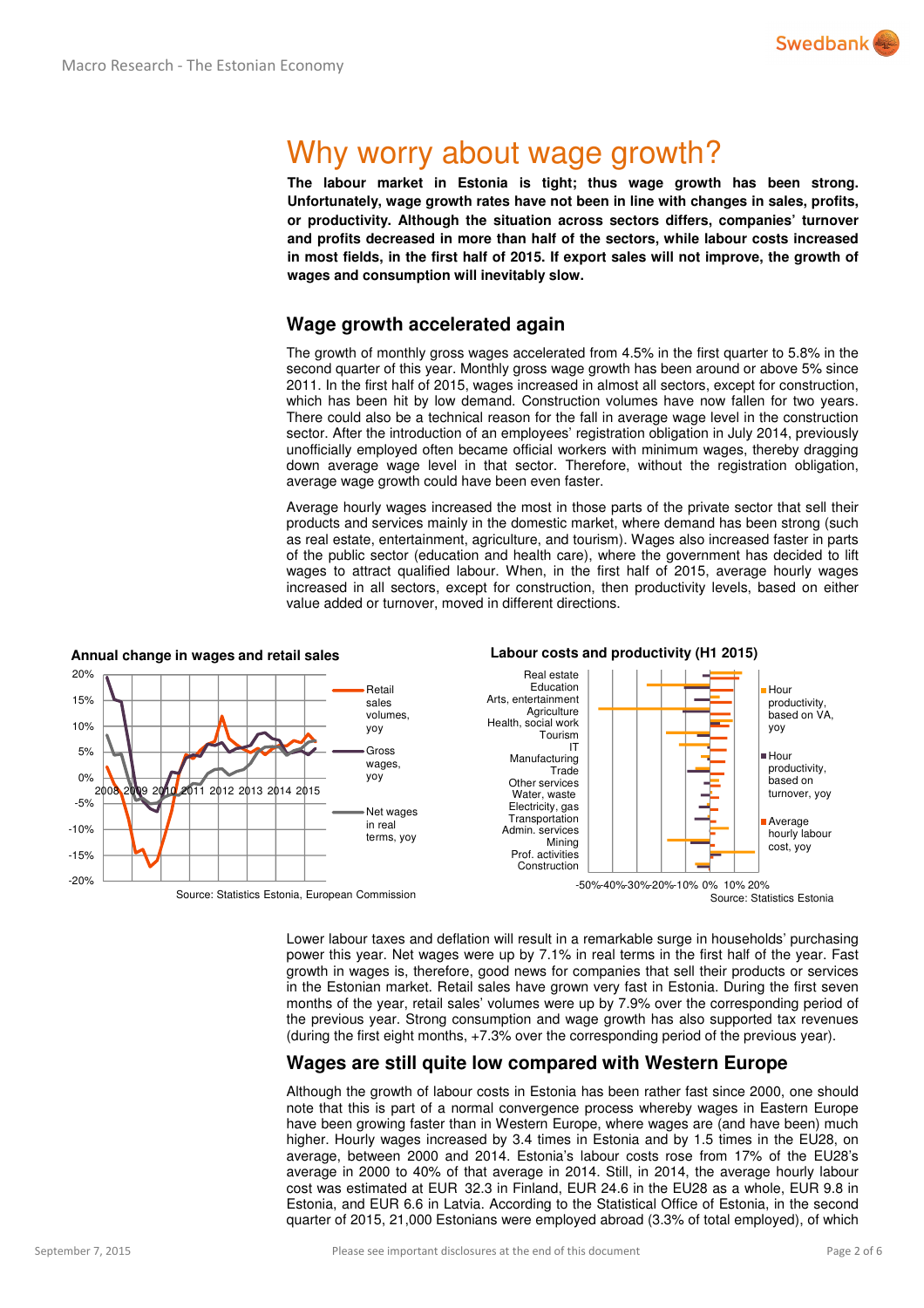

14,000 worked in Finland. Estonia's physical and cultural proximity to Finland, where the wage level is several times higher, is clearly one of the reasons why wages keep growing fast in Estonia. Estonia's labour productivity per hour worked<sup>1</sup> increased from 25% of the EU28's average in 2000 to 36% of that average in 2013, i.e., less than labour cost per hours worked.



80 **in EUR in 2013 Labour productivity per hour worked** 



Source: Eurostat (2012 data for Malta and Luxembourg)

l

### **Growth in labour costs from 2000 to 2014**



**Growth in labour productivity from 2000 to 2013**



# **Current wage growth rate is unsustainable**



<sup>1</sup> Labour productivity per hour worked is calculated as real output (deflated GDP measured in chainlinked volumes, reference year 2005) per unit of labour input (measured by the total number of hours worked).

Wages have grown faster than nominal GDP since the beginning of 2013. Since the beginning of 2015, the gap between the two has widened even more. Employees' bargaining power has grown, and this shows also in GDP figures: the share of labour income (compensation of employees on the graph) in GDP has grown, and the share of operating surplus (a proxy for companies' profits) in GDP has decreased.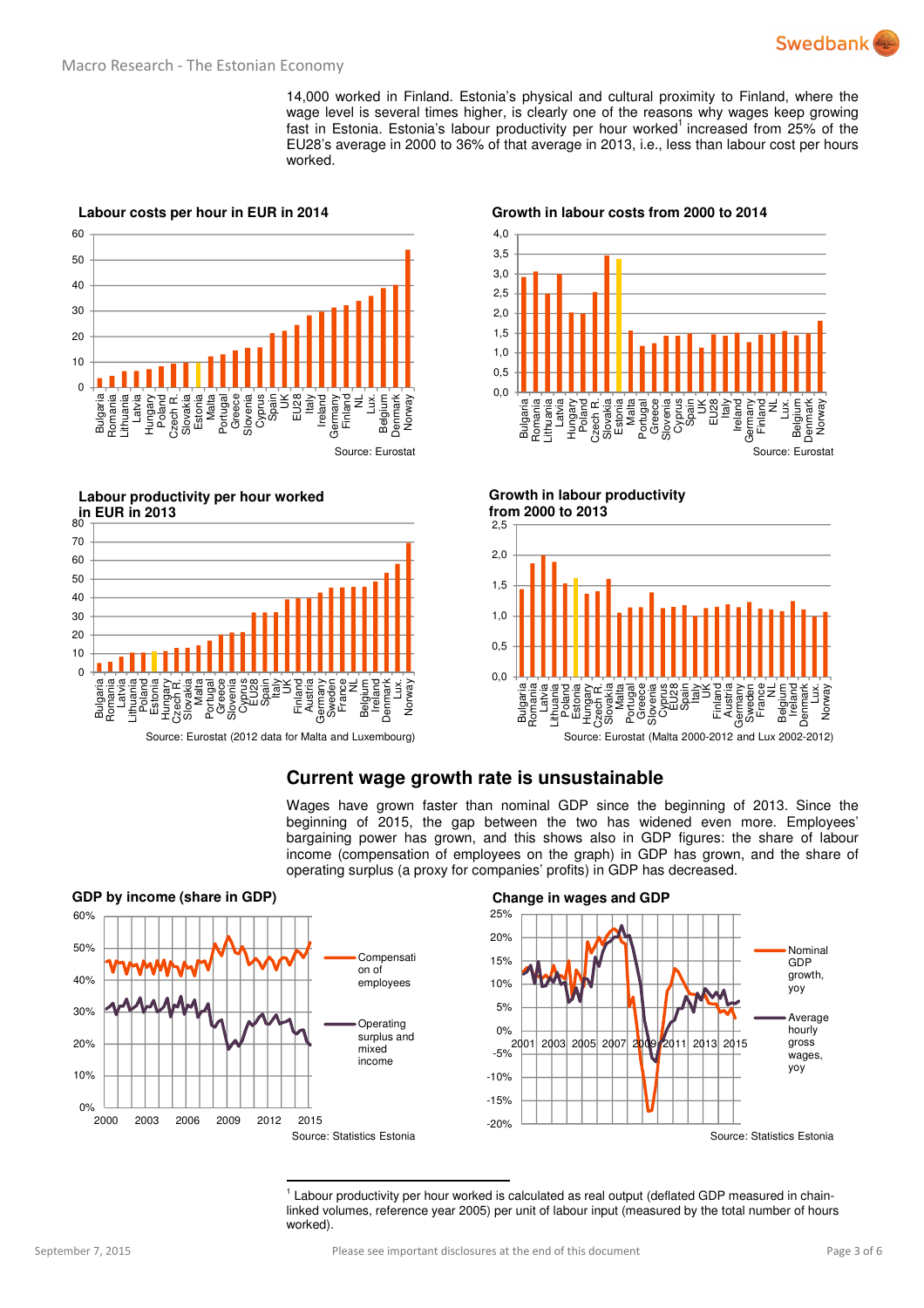

Enterprises' financial data also show that wage growth is not in line with changes in sales or profits (-2.7% and -15.9%, respectively, in first six months of 2015, year on year). Although the growth of personnel expenses slowed in the first half of 2015, the share of labour costs in total costs grew from 11.7% in 2013 to 12.7% in 2014, and to 13.8% in the first half of 2015. At the same time, the profitability of companies has been decreasing due not only to weak sales abroad but also to higher labour costs.



Labour productivity<sup>2</sup> has been decreasing in recent quarters, according to enterprises' financial data. And although the situation across sectors differs, companies' turnover and profits decreased, in the first half of 2015, year on year, in more than half of the sectors, while labour costs increased in most fields. There were only two sectors where personnel expenses' share in total costs did not increase: construction and education.

#### **Annual change in enterprises' turnover, costs and profits in the first half of 2015**

|                                     | Number of<br>employees | <b>Turnover</b> | Costs  | Personnel | expenses Profit (loss) | Share of<br>profit (loss)<br>in turnover,<br>H1 of 2015 |
|-------------------------------------|------------------------|-----------------|--------|-----------|------------------------|---------------------------------------------------------|
| <b>TOTAL</b>                        | 3%                     | $-3%$           | $-2%$  | 7%        | $-16%$                 | 5%                                                      |
| Agriculture, forestry and fishing   | $-1%$                  | $-13%$          | $-4%$  | $-2%$     | -390%                  | $-7%$                                                   |
| Mining and quarrying                | 0%                     | $-10%$          | $-3%$  | 2%        | $-52%$                 | 7%                                                      |
| Manufacturing                       | 5%                     | 3%              | 4%     | 8%        | $-18%$                 | 5%                                                      |
| Electricity, gas                    | $-3%$                  | $-7%$           | $-7%$  | 4%        | $-7%$                  | 12%                                                     |
| Water supply                        | $-6%$                  | $-9%$           | $-10%$ | $-6%$     | $-5%$                  | 11%                                                     |
| Construction                        | 11%                    | 7%              | 7%     | 6%        | 1%                     | 2%                                                      |
| Trade                               | 2%                     | $-6%$           | $-5%$  | 6%        | $-19%$                 | 2%                                                      |
| Transportation and storage          | 3%                     | $-4%$           | $-4%$  | 6%        | $-5%$                  | 7%                                                      |
| Tourism                             | 10%                    | 3%              | 13%    | 17%       | $-102%$                | 0%                                                      |
| ICT                                 | 2%                     | $-4%$           | 5%     | 8%        | $-85%$                 | 1%                                                      |
| Real estate activities              | $-3%$                  | $-10%$          | $-22%$ | 10%       | 5%                     | 52%                                                     |
| Professional, scientific activities | $-5%$                  | 2%              | $-3%$  | 5%        | 46%                    | 13%                                                     |
| Administrative activities           | 0%                     | 1%              | 0%     | 8%        | 13%                    | 11%                                                     |
| Education                           | $-5%$                  | $-16%$          | 0%     | $-1%$     | $-76%$                 | 6%                                                      |
| Health and social work              | 15%                    | 11%             | 12%    | 20%       | 5%                     | 10%                                                     |
| Arts, entertainment                 | 3%                     | 3%              | 2%     | 5%        | 23%                    | 6%                                                      |
| Other services                      | 3%                     | $-10%$          | $-8%$  | 3%        | $-22%$                 | 9%                                                      |
| Source: Statistics Estonia          |                        |                 |        |           |                        |                                                         |

 $\alpha$  Hour productivity on the basis of turnover = turnover / hours worked. Productivity of labour costs, based on turnover = turnover / labour costs. Hour productivity, based on value added = ((turnover – total costs) + labour costs) / hours worked. Productivity of personnel costs, based on value added = ((turnover – total costs) + labour costs) / labour costs.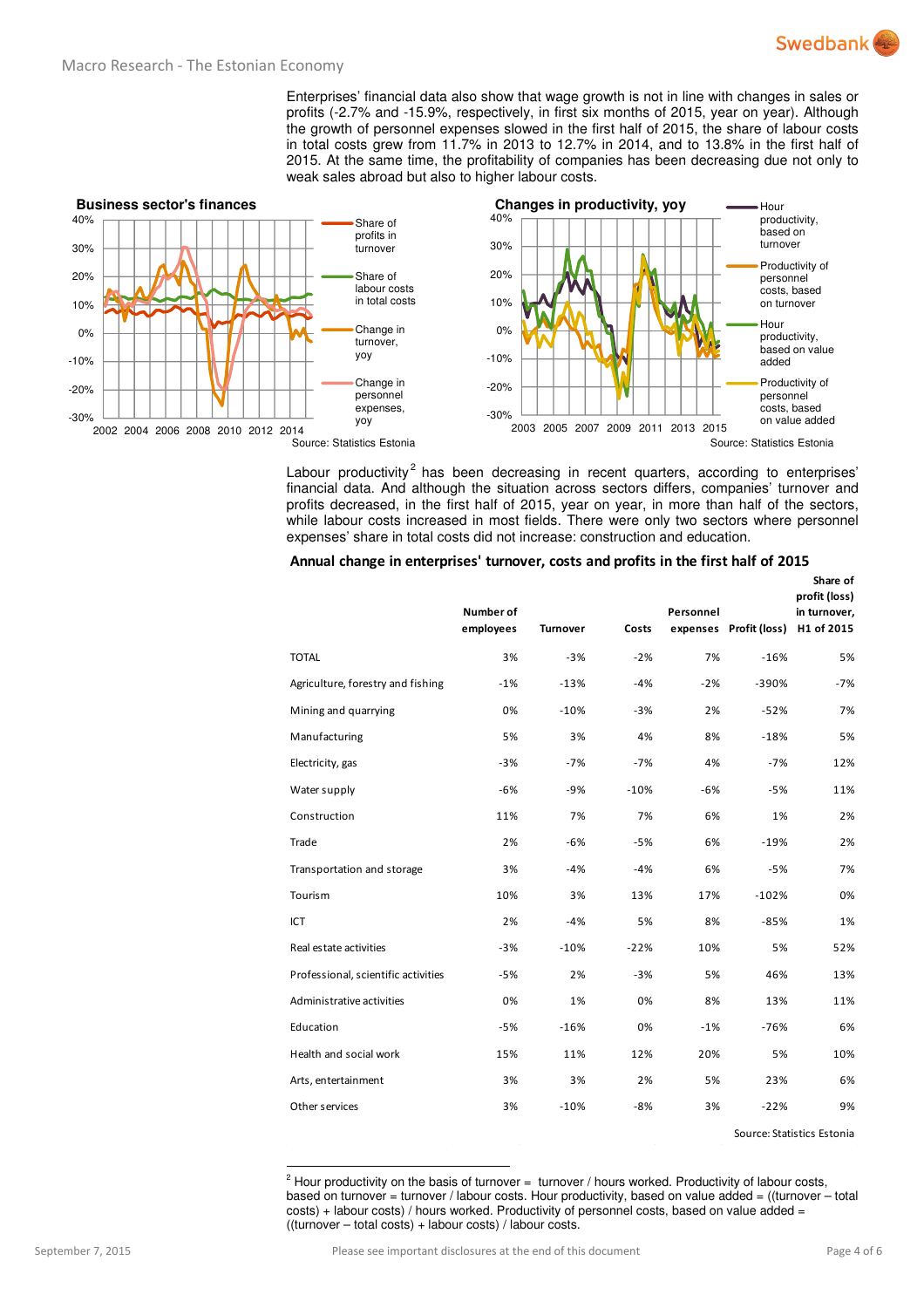

Estonia's labour market is tight; thus wage growth has been strong. The working-age population is decreasing, the employment rate is already high, and the unemployment rate has fallen to a level where a further decrease is increasingly difficult. The labour market tightened further in the second quarter. Employment increased, while the number of inactive and unemployed declined, compared with last year. Some cracks have started to emerge in the market, however. Seasonally adjusted figures show a slight increase in the unemployment rate in the second quarter. The number of people who have recently become unemployed, has also grown since March.



The rate of job vacancies (1.5% in the second quarter of 2015) in Estonia has been low and stable since 2011. Estonia's labour market is more flexible than the EU's average, and the unemployment rate has fallen steadily even when the vacancy rate has not changed much. The vacancy rate is a bit higher in  $IT$  and finance, where the average wage is the highest, and also in some service sectors where the average wage is much lower than average – public administration, other administration and supportive services, tourism, and domestic trade. Interestingly, even as the unemployment rate has been falling steadily, workers have, since 2014, become more insecure about their jobs.



# **Recent wage growth rate will continue if exports recover**

Consumption-fuelled growth cannot last long. If export sales do not improve, the growth of wages (and consumption) will slow. While the EU's economy is gradually recovering, demand in some of Estonia's main export markets remains fragile. In 2016, the economic situation in Russia will deteriorate, and the Finnish economy will show only modest growth. Estonia's sales are also dampened by lower output prices. Some sectors facing weak export demand and low output prices are finding it hard to keep up with current wage growth.

Liis Elmik

**Labour market indicators**